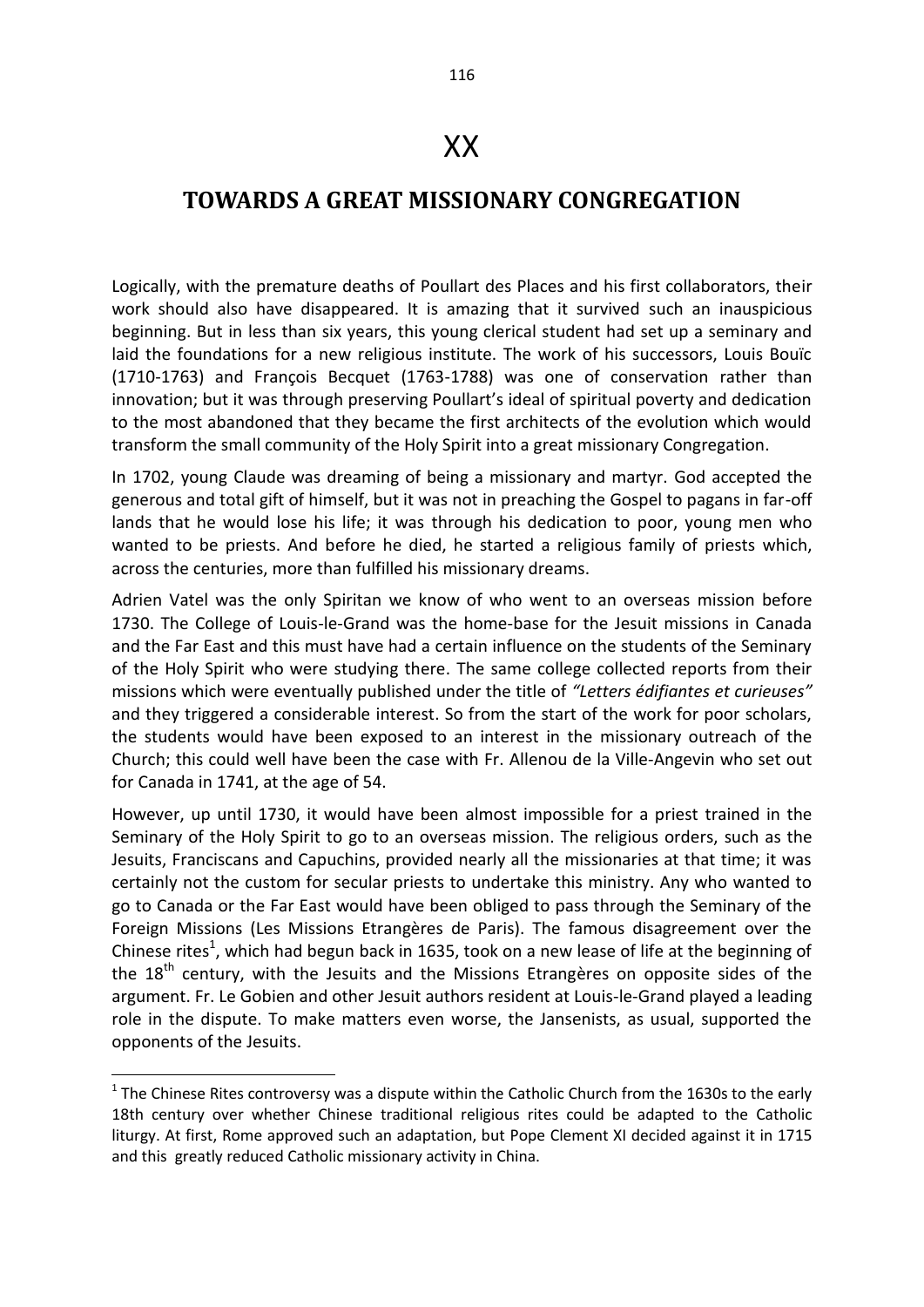The young students of the Seminary of the Holy Spirit understandably followed the opinions of their Jesuit professors, who were very suspicious of several of the lecturers at the Seminary of the Missions Etrangères in the rue de Bac because of their Jansenistic leanings. But the situation changed when the Council of the Missions Etrangères decided in 1725 that they would no longer accept *"directors, missionaries or any other ecclesiastics who did not sincerely follow the directives of the Holy See regarding Jansenism and the constitution 'Unigenitus'.<sup>1</sup>*

But an agreement still had to be set up between the Seminaire du Saint-Esprit and the Seminaire des Missions Etrangères, and Bishop Dosquet was largely responsible for making this possible. He had been trained at Saint-Sulpice and entered the Missions Etrangères in 1724. Five years later, Mgr. de Mornay, the bishop of Quebec, asked him to be his coadjutor. Canada was greatly lacking in priests, so the new Prelate asked the Seminary of the Holy Spirit to help. Unfortunately, in 1665, there had been an agreement between Mgr de Laval, the first bishop of Quebec, and the Society of the Missions Etrangères; they had decided that *all* secular priests recruited for Canada would have to pass through the rue de Bac. The first Spiritan to do so was François Frison de la Mothe in 1732 and his arrival opened the way to Canada and the Far East for his fellow Spiritans studying in the rue des Postes.<sup>2</sup>

The following year, Guillaume Rivoal set sail for Asia. Several others followed in quick succession, as can be seen from a letter written by the superior of the Missions Etrangères in 1738 to Cardinal de Fleury:

*"In the past, some Cardinals suspected that a few of our missionaries had not fully accepted the constitution "Unigenitus", but there are none like this nowadays. For several years, we have only admitted students to our Seminary who were formed either in Saint-Sulpice or Saint Esprit, or a few others of whom we were equally convinced of their orthodoxy".<sup>3</sup>*

Even more striking is a letter of 1752, written by Fr. Pierre Kerhervé, a Spiritan working in Siam, to Fr. Darragon, another Spiritan who had joined the staff of the seminary of rue de Bac:

*"I was delighted to hear that you are now on the staff of the seminary. I am sure that your presence will greatly enhance the unity and friendship between the seminaries of the Saint Esprit and the Missions Etrangères. Try to go to the Saint Esprit from time to time to solicit others to join you. As you spent many years of your formation in this seminary, they will trust you more than they would another. Those from this seminary who went to the Missions have not disappointed. Not long ago, of the six bishops we had in the missions, four had come from the Saint-Esprit seminary".<sup>4</sup>* 

 $1$  Archives of the Missions Etrangères, volume 79, p. 3.

<sup>&</sup>lt;sup>2</sup> Since January 1<sup>st</sup>, 1732, the Seminary of the Holy Spirit had been installed in a house in the rue des Postes, the present-day rue Lhomond.

<sup>&</sup>lt;sup>3</sup> Archives of the Missions Etrangères, vol. 20, p. 645.

 $^4$  Archives of the Missions Etrangères, vol. 885, p. 419 (a letter of June 2<sup>nd</sup>, 1756).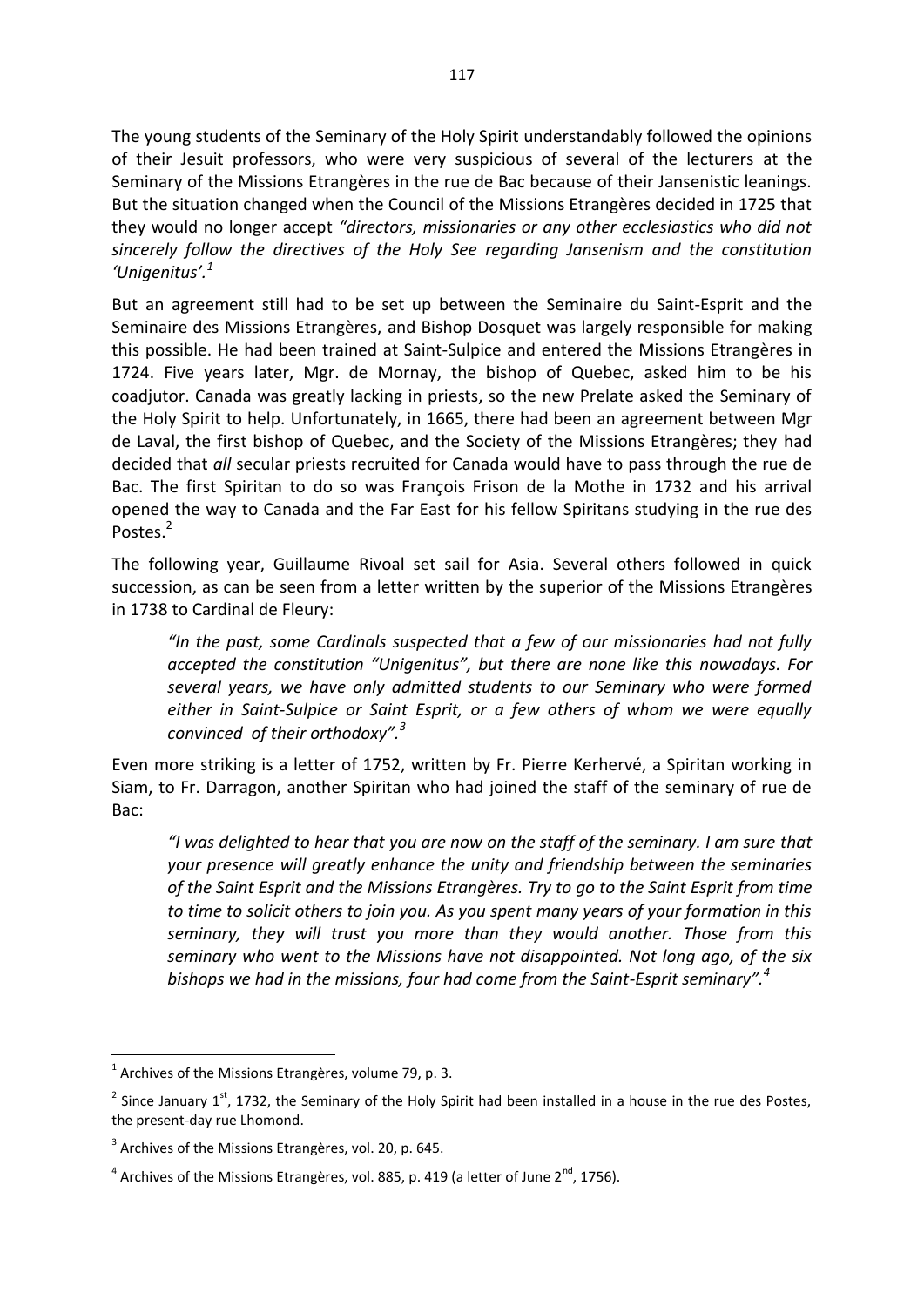These four bishops were: Bishop Armand Lefebvre, Vicar Apostolic in Cochin from 1741; Bishop Louis Devaux, Vicar Apostolic of Tonkin from 1746; Bishop Edmond Bennetat, coadjutor to Bishop Lefebvre from 1748; Bishop Jean-Baptiste Maigrot, Vicar Apostolic of Setchoan from 1753.

Later, two other Spiritans were made bishops: Guillaume Piguel who succeeded Bishop Lefebvre and Bishop François Pottier, who became Vicar-Apostolic of Setchoan. Pierre Kerhervé, whose letter to Fr. Darragon was quoted above, was appointed Vicar Apostolic in China, but was forced to decline because of his incipient blindness. We can also add Pierre Blandin to the list: he was the nephew of François Becquet, the Superior of the Congregation of the Holy Spirit; after a period in Tonkin, he was appointed director of the seminary in the rue de Bac.

Other names that appear in the letters of Fr. Darragon addressed to Cardinal de Fleury, would seem to indicate that there were many more Spiritan missionaries in the Far East, but we can only be sure of a dozen.<sup>1</sup>

∞

Unknowingly, Bishop Dosquet was also instrumental in the departure of several Spiritans for the Far East. When he was appointed auxiliary bishop of Quebec in 1733, he asked the help of the directors of the Seminary of the Holy Spirit to provide him with suitable priests for his diocese and was delighted with the results. Before leaving France, he asked Abbé Pierre de la Rue de L'isle Dieu to be his representative in Paris and to recruit priests for Quebec. This proved to be a great help to both Canada and the work started by Poullart des Places.

But Bishop Dosquet was not happy with the necessary link between his seminary and that of the rue de Bac. Almost as soon as he arrived in Quebec, he wrote frankly to the Minister of the Navy:

*"This connection (*between the two seminaries*) is very annoying because it prevents me approaching other communities directly…. particularly that of the Holy Spirit, which is in a position to provide us with several good subjects".<sup>2</sup>*

Knowing the mind of his bishop, where possible the Abbé of L'isle Dieu would seek personnel from the Seminary of the rue des Postes. He now had the role and title of "*General Chaplain of the Colonies of New-France",* and he continued to exercise this during the episcopacy of Bishop de Pontbriand (1741-1760).

Before 1752, in order to qualify for a free passage on board the ships of the King, as well as expenses incurred for their trousseau and general installation, the Spiritans going to Canada had to spend a few months in the Seminary of the Missions Etrangères, because they were the only ones recognised for such purposes by the Ministry of the Navy. But from 1752 onwards, candidates could also be proposed by the Abbé de L'Isle Dieu. In conjunction with the Seminary of the Holy Spirit, he planned to create a clergy for the colonies who would be independent of all religious societies. The subsequent loss of Canada prevented him from

**.** 

 $<sup>1</sup>$  They have all been listed above, apart from Jacques Corre, Jean-Charles Perrin and Pierre Pansut. But almost</sup> certainly, there were others.

<sup>2</sup> Quoted by Fr. A. David c.s.sp., in *"Les missionnaires du Saint-Esprit à Québec et en Acadie au XVIII siècle ».*  1926. P. 30. *.*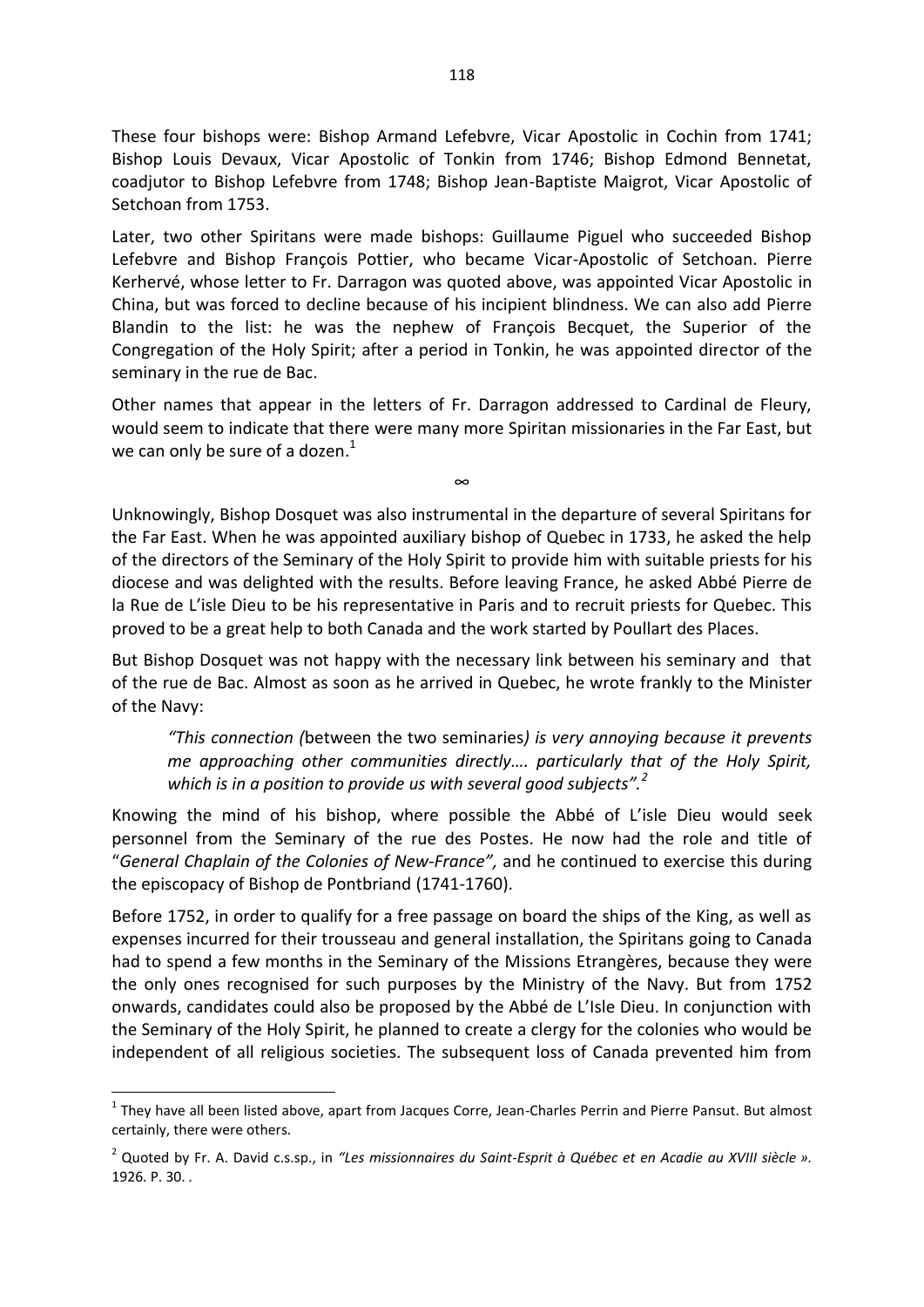completing this project: when the British took over the colony in 1763, they refused to allow any French missionary to enter.

Several Spiritans recruited by the Abbé of L'Isle-Dieu taught theology in the Quebec seminary. Even more were missionaries in Acadia; Fr. Pierre Maillard, the apostle of the Micmacs, and Jean-François Le Loutre played an important part in the struggle which ended so tragically for France.<sup>1</sup>

The Abbé of L'Isle-Dieu was most impressed by the Seminary of the Holy Spirit which had formed such devoted missionaries and this was to play a decisive part in the future destiny of the work of Poullart des Places. In 1769, the former Vicar General of Quebec wrote to Cardinal Castelli, the Prefect of the Propaganda Fide:

*"During the 38 years that I was Vicar General for all the French missions in the vast diocese of Quebec, I only accepted priests who had been formed in the Seminary of the Holy Spirit; they all exceeded my expectations".<sup>2</sup>* 

When in 1765 the islands of Saint-Pierre and Miquelon, until then part of the diocese of Quebec, were given the status of an Apostolic Prefecture, he recommended to both Rome and Versailles that they be confided to care of the Congregation of the Holy Spirit. So it was thanks to him that Fr. Becquet, a successor of Poullart des Places, found himself for the first time directly responsible for a colonial mission.

Ever since the government of Louis XV had decided to replace the religious orders (Jesuits, Dominicans, Carmelites and Capuchins) with secular clergy in the French West Indies and Guyana, the Abbé of L'Isle-Dieu had pointed out to the authorities the advantages of confiding Martinique, Guadeloupe, Saint-Domingue<sup>3</sup> and French Guiana to the Seminary of the Holy Spirit:

*"In view of the large number of personnel who would be needed for such a project, the only institute in the whole Kingdom of France which could meet such demands would be the Seminary of the Holy Spirit. Their numerous students are given an excellent formation with a view to taking on works which are the most difficult and abandoned and the least lucrative".<sup>4</sup>*

For various reasons, this plan was only partially successful. In 1775, Fr. Becquet undertook to supply priests from the Seminary of the Holy Spirit for pastoral and educational works in the colony of Cayenne (French Guiana). To begin with, he placed 20 priests under the authority of the Apostolic Prefect for these works, but the evangelisation of the Galibi Indians, which began a few years before the French Revolution, would need many more.<sup>5</sup>

 $\overline{\phantom{a}}$ 

<sup>1</sup> Cf. Henry Koren: *"A history of the Spiritan Missionaries in Acadia and North America, 1732-1839".* Pittsburgh, 1962.

 $2$  David, op cit. p. 44

<sup>&</sup>lt;sup>3</sup> Present day Dominican Republic.

 $^4$  The life and ideas of the Abbé de L'Isle-Dieu are given extensive coverage (pp. 51-58) in the work of Fr. David quoted above.

<sup>&</sup>lt;sup>5</sup> Letter of Fr. Becquet to M. Micquignon, July 7<sup>th</sup>, 1788 (Archives of the Company of Mary).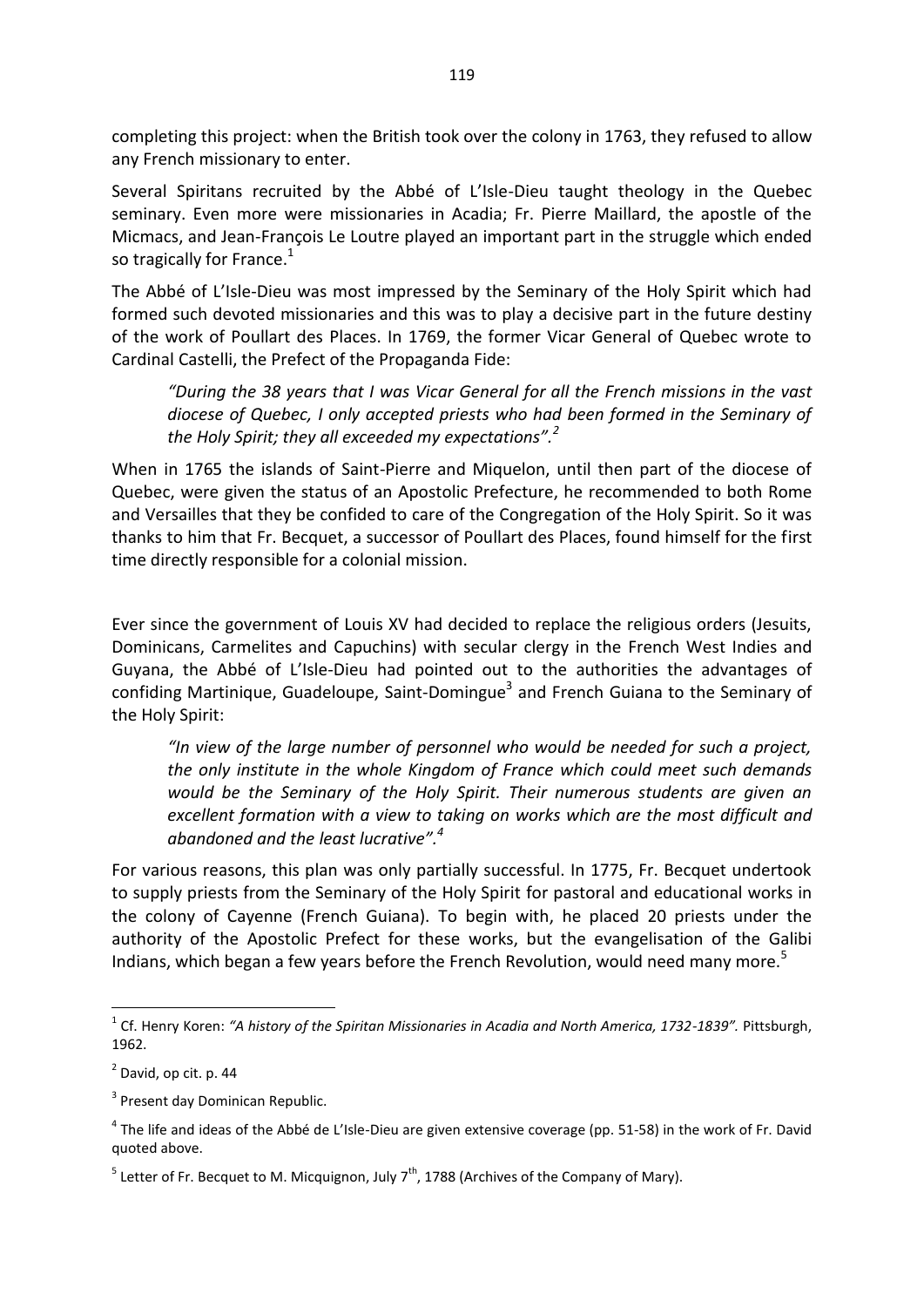Up until 1778, the members of the Congregation of the Holy Spirit (as opposed to the students who passed through their seminary) had remained in France, teaching in the seminaries of Paris and Meaux. But in that year, two of them, Dominique Déglicourt and Jacques Bertout, set sail for Cayenne. They left Le Havre on April  $24<sup>th</sup>$ , but their ship went aground on the sands of Arguin, near Port-Etienne on the West Coast of Africa, where the Méduse was also to sink 39 years later. They were taken prisoner by the Moors and sold to the English governor of Saint-Louis-du-Sénégal who put them on a ship bound for England. But they were intercepted en route by a French corsair and so returned to Paris on September  $26<sup>th</sup>$ , where they gave an account of their adventures to the Minister for the Navy. A month later, they were told to report to Lorient and set out once more for Cayenne. Fr. Bertout was sick, so he was replaced by a priest from Brittany. Their ship was part of a squadron of French vessels and when they got as far as the coast of Mauritania, they were told that the aim of the expedition was not to go to Cayenne but to retake Senegal from the British. After the surrender of Saint-Louis, Déglicourt was appointed Prefect Apostolic for the African Coast and thus, a third mission was officially confided to the Congregation of the Holy Spirit.

For the sons of Poullart des Places, these new responsibilities opened up a whole new world. When he was young, Fr. François Becquet had dreamt of being a missionary in the East Indies<sup>1</sup>, but he eventually found a substitute in his dedication to the mission of Cayenne. He sent out many priests and worked hard in preparing all the details of their journeys and their subsequent support. He asked the Daughters of Wisdom to give these missionaries a special place in their prayers and told his sister, a Visitation sister at Saint Denis, to do the same in her community.

∞

Fr. Becquet had a similar concern for the mission of Senegal. $<sup>2</sup>$  He commissioned François-</sup> Joseph Duret, a renowned Parisian sculptor, to make a bas-relief over the main door of the spiritan chapel in the rue Lhomond. Seven metres long, it depicts missionaries preaching the gospel to black people, and a further group of Indians who also seem anxious to join in. He commissioned a painting of missionaries preaching to the pagans; today, it hangs in a chapel of the church of Saint-Sulpice in Paris.

∞

After the French Revolution, the Congregation of the Holy Spirit was restored by Fr. Jacques Bertout. In 1817, Louis XVIII asked the seminary to train future priests for all the French colonies. It would be a very difficult task. There were still plenty of priests in France, but the average age was very high: in 1808, 32,000 out of 33,000 were over 40, and 1,800 had passed 75. So the primary concern of the bishops was, understandably, to rebuild their own diocesan clergy.

Prior to the Revolution, nearly all the missionaries came from religious orders; without exaggerating, one could say that the evangelisation of pagans hardly entered the minds of

**.** 

∞

 $1$  Letter from M. Blandin, the nephew of Fr. Becquet. (Archives of the Congregation of the Holy Spirit.)

<sup>&</sup>lt;sup>2</sup> Letter to M. Micquignon.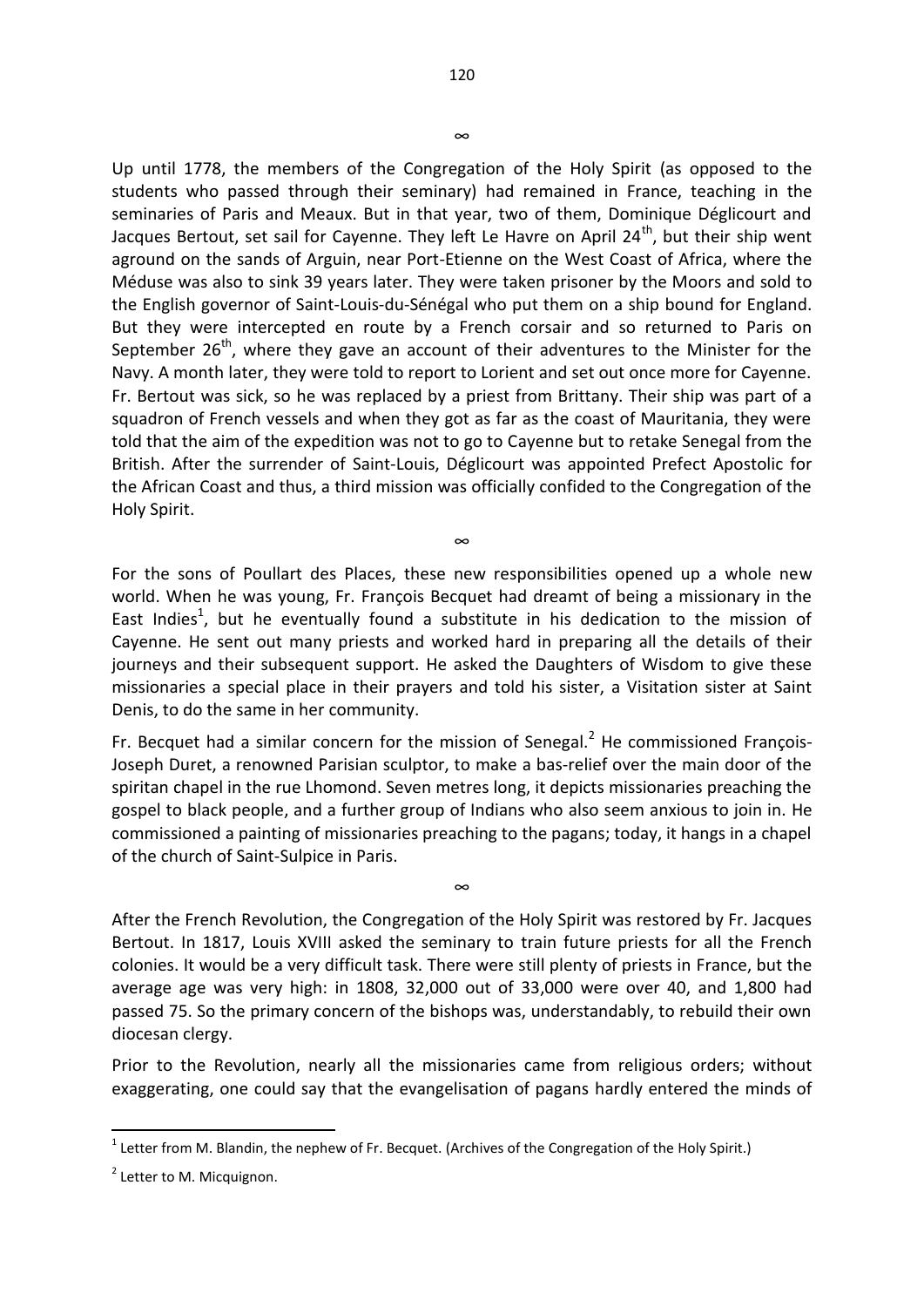the secular clergy. The generation of priests in the second half of the  $18<sup>th</sup>$  century were unlikely to inspire their successors to worry about the state of the Church in far off countries. These young priests, brought up during the Revolution and the Empire, looked rather for a soft and tranquil life than the adventures and sacrifices of missionary life.<sup>1</sup>

In deference to the spirit and traditions inherited from Poullart des Places, Jacques Bertout changed nothing at the Seminary of the Holy Spirit. The studies still extended over six years, which was most unusual at that time. The house in the rue des Postes did all it could to regain the prestige of former years, but many of its most capable students were recalled by their bishops and appointed as lecturers in their seminaries. Nevertheless, between 1817 and 1832, Bertout was able to send 97 missionaries to the American colonies (Guiana, Saint Pierre and Miquelon), to Africa (Senegal) and to the Indian Ocean (the island of Bourbon – present-day Reunion, and Pondichery in India). During the same period, the Seminary of the Missions Etrangères in rue de Bac could only manage 64 priests for their vast missions in the Far East. Guiana

The successor of Jacques Bertout was his nephew, Fr. Amable Fourdinier (1832-1845). Throughout his time as superior, the recruitment of priests for the colonies continued to be very difficult. Even for those few dioceses in France which had sufficient priests for their immediate needs, the prospects were not good. A law of June  $16<sup>th</sup>$ , 1828 limited the number of students in junior seminaries to 20,000 and this seriously slowed down the recruitment of future priests. This was true of the whole country; in many dioceses, the number of ordinations fell by more than 50 %.

∞

The Seminary of the Holy Spirit was affected by this situation and by its repercussions on the dioceses. Young clerics who wanted to transfer to the Seminary were often prevented from doing so by their bishops. Fr. Fourdinier increased his appeals to the French clergy in the "*Ami de la Religion",* but their applications were either blocked by their bishops or enthusiastically supported if the diocesan authorities were anxious to get rid of them! At the death of Fourdinier, there were 145 priests in the colonies, of whom half had passed through the Seminary of the Holy Spirit.<sup>2</sup>

Once the superior of the Seminary handed over these young priests to the Apostolic Prefects (none of whom were Spiritans), he no longer had any authority over them. These Prefects were regarded by the Government as ecclesiastical civil servants so neither did they have much authority over their clergy. Nobody gained from this situation - neither the priests, the people confided to their care nor the prestige of the Seminary of the Holy Spirit in Paris. The sons of Poullart des Places suffered as much as anybody. Their devoted work in the Seminary was reduced, in the words of Francis Libermann, to *"real and terrible drudgery".<sup>3</sup>*

<sup>1</sup> Letter from J-M de la Mennais to L'Abbé Bruté de Rémur, 1815 : *« What is the point of talking to young men about the wider world when they are afraid of crossing a stream to bring religious help to the poor peasants who need them on the other side?"* 

<sup>2</sup> Cf. *"Simples observations et renseignements exacts sur le Séminaire du Saint-Esprit et les Missions Coloniales par M. Guiller, Préfet Apostolique de la Guyane française »,* Paris, 1845. Cf also J. Janin C.S.Sp. : *Le clergé colonial de 1815 à 1850 »,* Paris, 1936.

<sup>&</sup>lt;sup>3</sup> Letter of April 27<sup>th</sup>, 1847: "Notes et Documents" Volume IX, p. 134.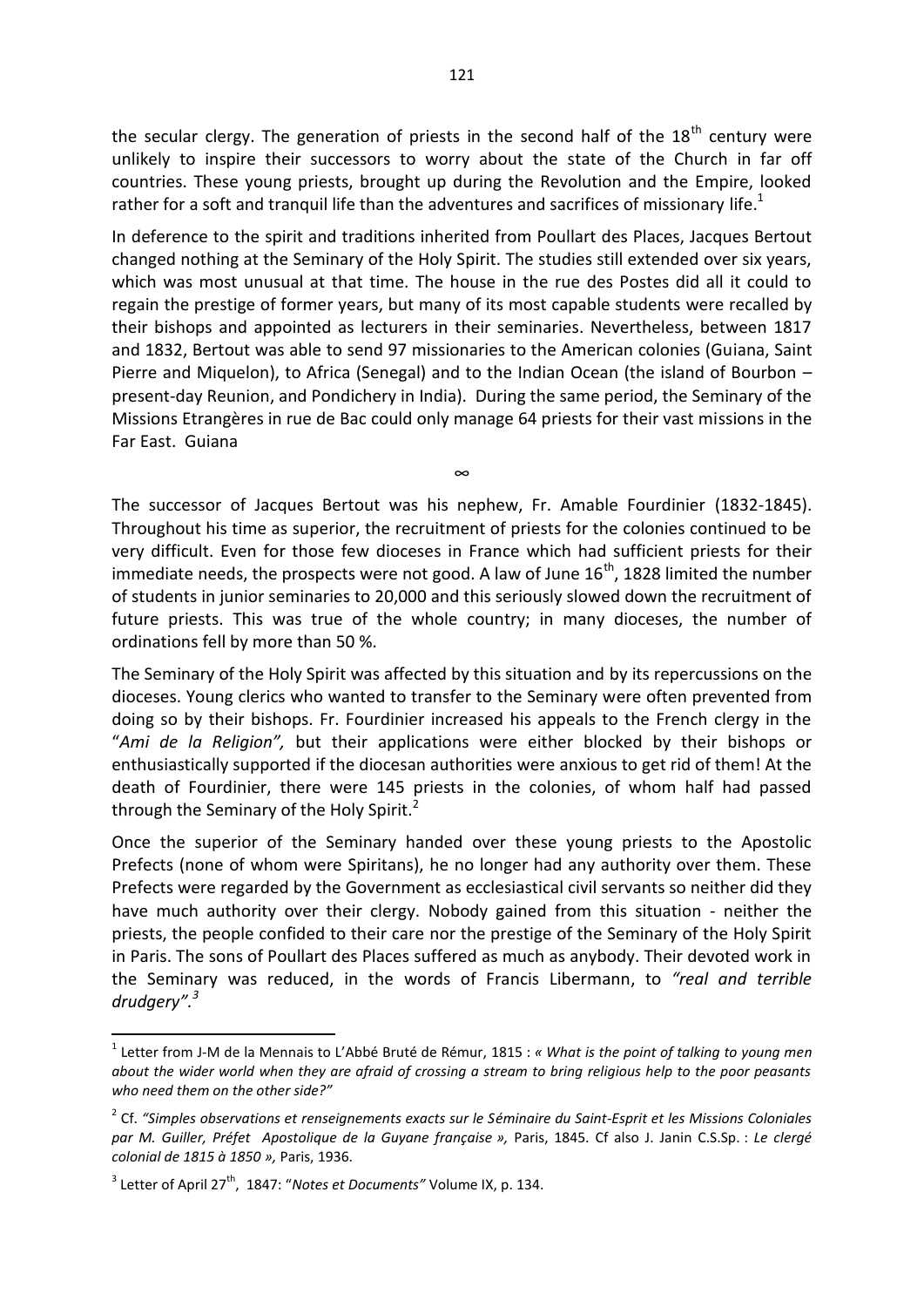The Spiritans drew up a plan to improve the situation of the apostolate in the overseas territories, based on their experiences in Guiana in South America. In 1807, they wrote a report on their activities to the Minister for Cult:

*"The Community of the Holy Spirit, which has been put in charge of the missions in the West Indies, believes that the Superior and his confreres should have the exclusive right to appoint those whom they consider fit for these important responsibilities … All the priests sent will be members of the Congregation and, therefore, will remain subject to their superior … Missionaries who return sick or exhausted will all report to the house of the Congregation in France".<sup>1</sup>* 

René Bertin from Rennes, who had completed his earlier studies with the Eudists, had entered rue des Postes in 1827. He was very surprised to learn that the Seminary of the Holy Spirit had been founded by *"Father des Places, of the diocese of Rennes, with the help of Frs. Le Barbier and Garnier of the same diocese."* He greatly admired the work of his compatriots and decided to try to restore their establishment after its devastation during the French Revolution of 1789 and the disturbances that followed:

*"To strengthen its dedication and fervour, and to avoid being isolated from each other on the missions, I formed an association with two or three like-minded priests, guided by the advice of the venerable Fr. Mollevaut whom I visited quite frequently when he was Superior of the Eudist "Solitude" at Issy. By 1830, there were more than 20 of us and we were ready to incorporate ourselves into the Congregation of the Holy Spirit, which by then had only five or six members. But for the Revolution of1830<sup>2</sup> , this Congregation would have been certainly re-established by the addition* 

*of so many new members".<sup>3</sup>*

Evidence of this short-lived project can be found in the Archives of the Spiritans at Chevilly-Larue: under the title of *"The Association of the Holy Heart of Mary",* there is a list of its members. Unfortunately, the Seminary of the Holy Spirit was scattered once more by the July Revolution of 1830. René Bertin returned to Rennes where, encouraged by Fr. Louis de la Morinière, he joined the Eudist Fathers.

But the realisation of the plan of 1807 mentioned above became something of an obsession for Fr. Fourdinier. He wanted to set up "a real novitiate", at the end of which, without taking vows, the priests heading for the missions would make a formal dedication of themselves to the Superior of the Congregation.<sup>4</sup> He received encouragement for this plan from the

<sup>-&</sup>lt;br><sup>1</sup> Janin, op. cit., p. 253.

<sup>2</sup> The **French Revolution of 1830**, also known as the **July Revolution**, saw the overthrow of King [Charles X](http://en.wikipedia.org/wiki/Charles_X_of_France) of France, the French [Bourbon](http://en.wikipedia.org/wiki/House_of_Bourbon) monarch, and the ascent of his cousin [Louis-Philippe,](http://en.wikipedia.org/wiki/Louis-Philippe) the [Duc d'Orléans,](http://en.wikipedia.org/wiki/Duke_of_Orl%C3%A9ans) who himself, after 18 precarious years on the throne, would in turn be overthrown. It marked the shift from one [constitutional monarchy,](http://en.wikipedia.org/wiki/Constitutional_monarchy) the [Bourbon Restoration,](http://en.wikipedia.org/wiki/Bourbon_Restoration) to another, the [July Monarchy;](http://en.wikipedia.org/wiki/July_Monarchy) the transition of power from the House of Bourbon to its [cadet branch,](http://en.wikipedia.org/wiki/Cadet_branch) the [House of Orléans](http://en.wikipedia.org/wiki/House_of_Orl%C3%A9ans) and the substitution of the principle of [popular sovereignty](http://en.wikipedia.org/wiki/Popular_sovereignty) for that of [hereditary right.](http://en.wikipedia.org/wiki/Hereditary_right) Supporters of the Bourbon would be called [Legitimists,](http://en.wikipedia.org/wiki/Legitimist) and supporters of Louis Philippe [Orleanists.](http://en.wikipedia.org/wiki/Orleanist)

<sup>3</sup> René Bertin: *"Autobiographie",* which can be found in Volume III of the *"Fleurs de la Congrégation de Jésus et Marie* (The Eudists)".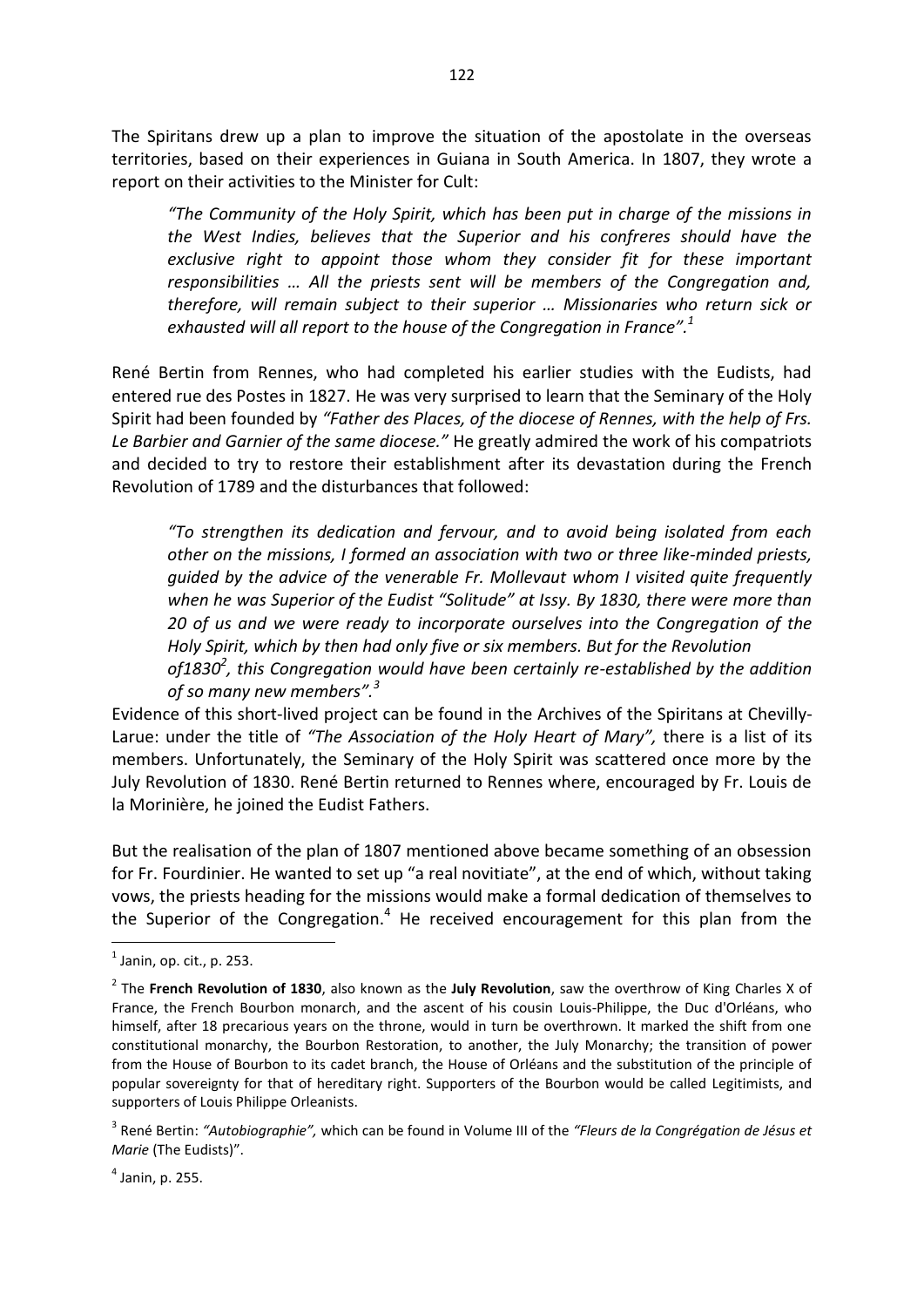Propaganda and the Archbishop of Paris, but that would prove to be insufficient. Fourdinier wrote in a letter in 1842,

*"Far from supporting me, the Apostolic Prefects of Martinique, Guadeloupe and Bourbon openly opposed my plans, so I was forced to postpone them without abandoning them".<sup>1</sup>* 

But Fourdinier died at the beginning of 1845 without having accomplished his objectives to restore the Congregation of the Holy Spirit and improve the quality of the clergy that were sent to the colonies.<sup>2</sup>

His successor, Fr. Le Guay, was a man of action. Once again, he took up the plan to integrate the colonial clergy into the Congregation. He made some concessions on the practice of poverty in the hope of it being accepted more easily by the ecclesiastical authorities; he even set up a type of second order so that the members would be tied to the Mother House by spiritual bonds. He drew up new statutes which were approved by the Propaganda and was optimistic that this time, the plan would succeed. But once again, the efforts to restore the work of Poullart des Places were ruined by yet another revolution and the events of 1848<sup>3</sup> which obliged him to hand in his resignation.<sup>4</sup> Men had done their best, but they had failed; it was now up to Providence to intervene!

∞

At the time when René Bertin, the founder of the *Association of the Holy Heart of Mary,* was visiting his Eudist friend in the *Solitude,* he must have bumped into a young seminarian in the corridors; he was four years older than René but the onset of epilepsy had excluded him

 $<sup>1</sup>$  Janin: p. 256.</sup>

<sup>2</sup> The Congregation of the Holy Spirit had very few members: *"Their great priority was to rebuild the number and quality of the clergy working in the colonies, so they paid little attention to recruiting for their own institution after its restoration. According to their old constitutions, an associate could only be received after completing three years of theology and having spent two years probation in the seminary. But because of the pressing needs of the colonies, they could not keep a student in the seminary for that length of time. They felt they had to send out their best seminarians as quickly as possible to take up their duties. On the other hand, neither Fr. Bertout, who had seen the glory of the old temple, nor Fr. Fourdinier felt they could change the conditions for admission that had been laid down from the early days".* (Dom Pitra: *"Vie du R.P. Libermann",* p. 558).

<sup>3</sup> The **1848 Revolution** in France was one of a [wave of revolutions that](http://en.wikipedia.org/wiki/Revolutions_of_1848) year in Europe. In France, the [February](http://en.wikipedia.org/wiki/French_Revolution_of_1848#The_events_of_February)  [Revolution](http://en.wikipedia.org/wiki/French_Revolution_of_1848#The_events_of_February) ended the [Orleans monarchy](http://en.wikipedia.org/wiki/Orleans_monarchy) (1830–1848) and led to the creation of the Second [French Republic.](http://en.wikipedia.org/wiki/French_Second_Republic) The February Revolution was really the belated second phase of the [Revolution of 1830.](http://en.wikipedia.org/wiki/Revolution_of_1830) The Revolution of 1830, also called the July Revolution, was the event that had brought [Louis-Philippe o](http://en.wikipedia.org/wiki/Louis-Philippe)f Orleans to the throne of France as a constitutional monarch. Following the overthrow of Louis-Philippe in February, the elected government of the Second Republic ruled France. As time passed, this government steered a course that became more conservative. On 23 June 1848, the people of Paris rose in insurrection. There was a bloody but unsuccessful rebellion by the Paris workers against a conservative turn in the Republic's course. On 2 December 1848, [Louis Napoleon](http://en.wikipedia.org/wiki/Louis_Napoleon) was elected President of the Second Republic, largely on peasant support. Exactly three years later he suspended the elected assembly and established the [Second French Empire,](http://en.wikipedia.org/wiki/Second_French_Empire) which lasted until 1871.

 $<sup>4</sup>$  Janin, op. cit, pp 258-262.</sup>